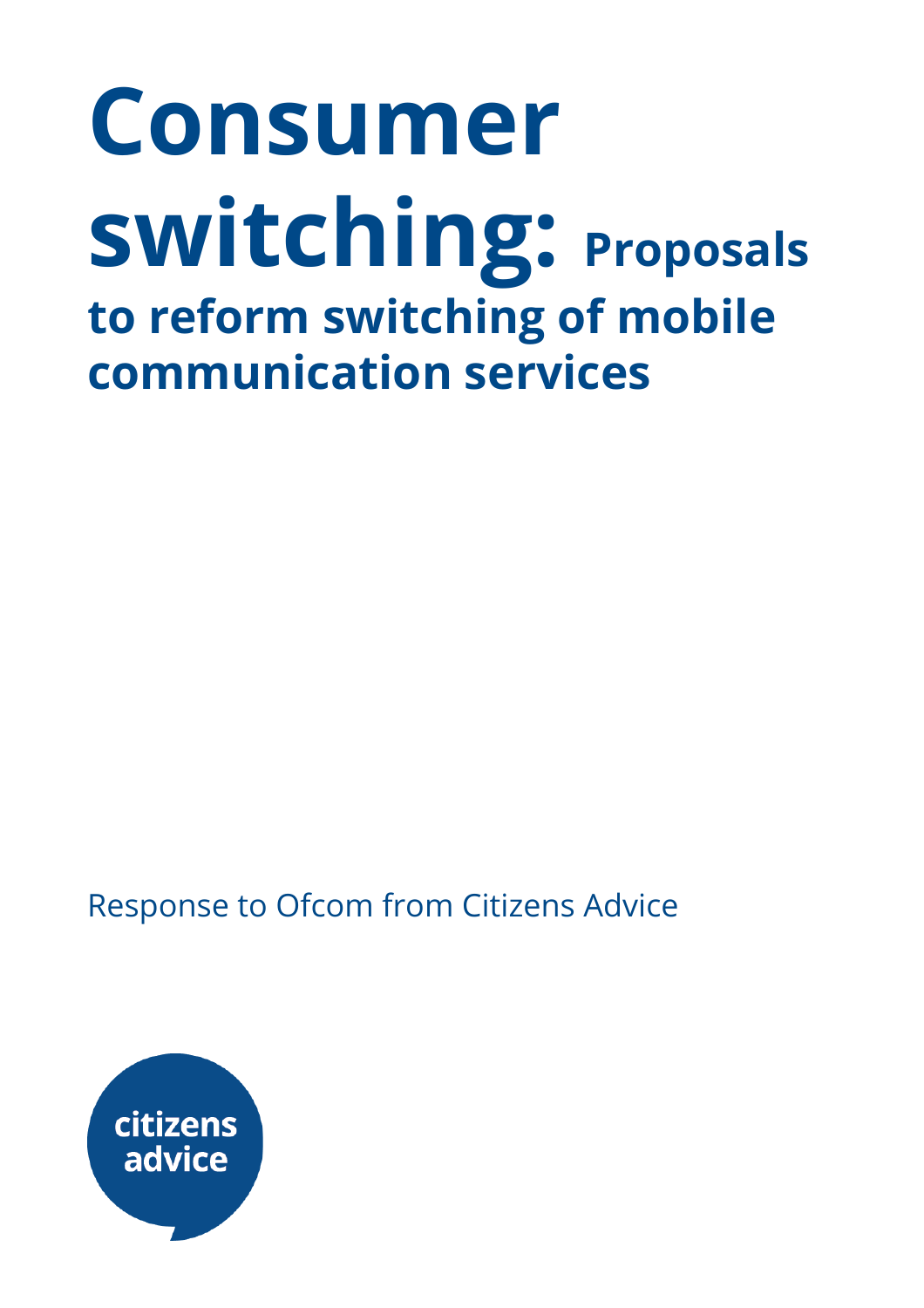### **Contents**

| <b>Introduction</b>                     | 02 |
|-----------------------------------------|----|
| <b>Switching processes and consumer</b> |    |
| harm                                    | 03 |
| <b>Options for reform</b>               | 06 |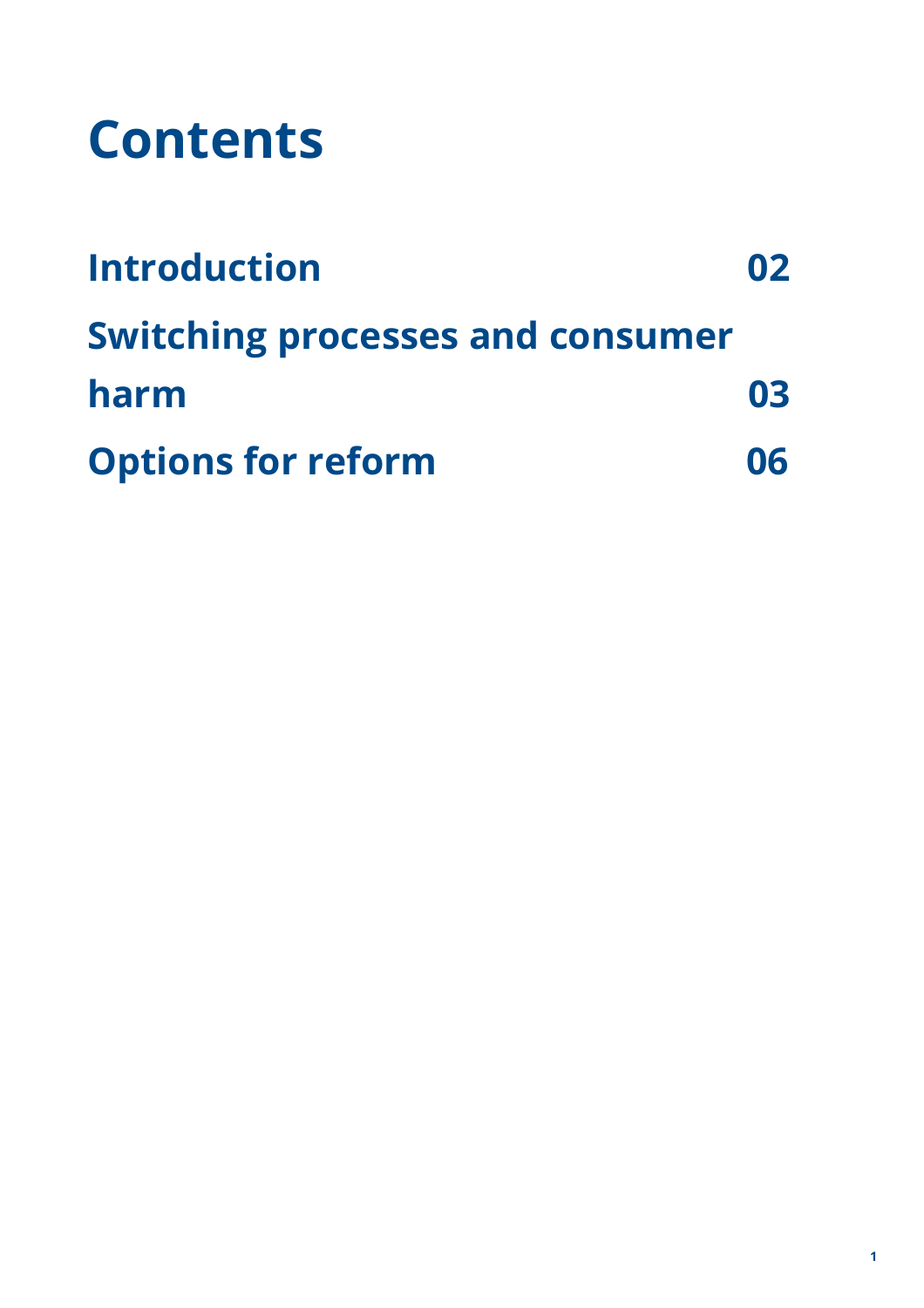### **Introduction**

Rates of switching in consumer markets, including mobile, remain stubbornly low. People lead busy lives and overly complex, time consuming switching processes can be a key driver of disengagement. As the Government recently acknowledged in their [action](https://www.gov.uk/government/uploads/system/uploads/attachment_data/file/525243/bis-16-254-switching-action-plan.pdf) plan for improving switching processes, gaining provider led mechanisms are a key feature of efficient, consumer friendly switching processes. A majority of essential markets, including broadband, have already moved to gaining provider led switching processes. In this respect, the mobile phone market has fallen behind comparable markets and reform is urgently required. This consultation is the latest installment of a lengthy process - the first call for inputs on the topic was issued nearly two years ago. We hope Ofcom can now swiftly move forward to implement a full gaining provider led mobile switching process.

We have limited our response to areas which best align with our expertise and evidence base.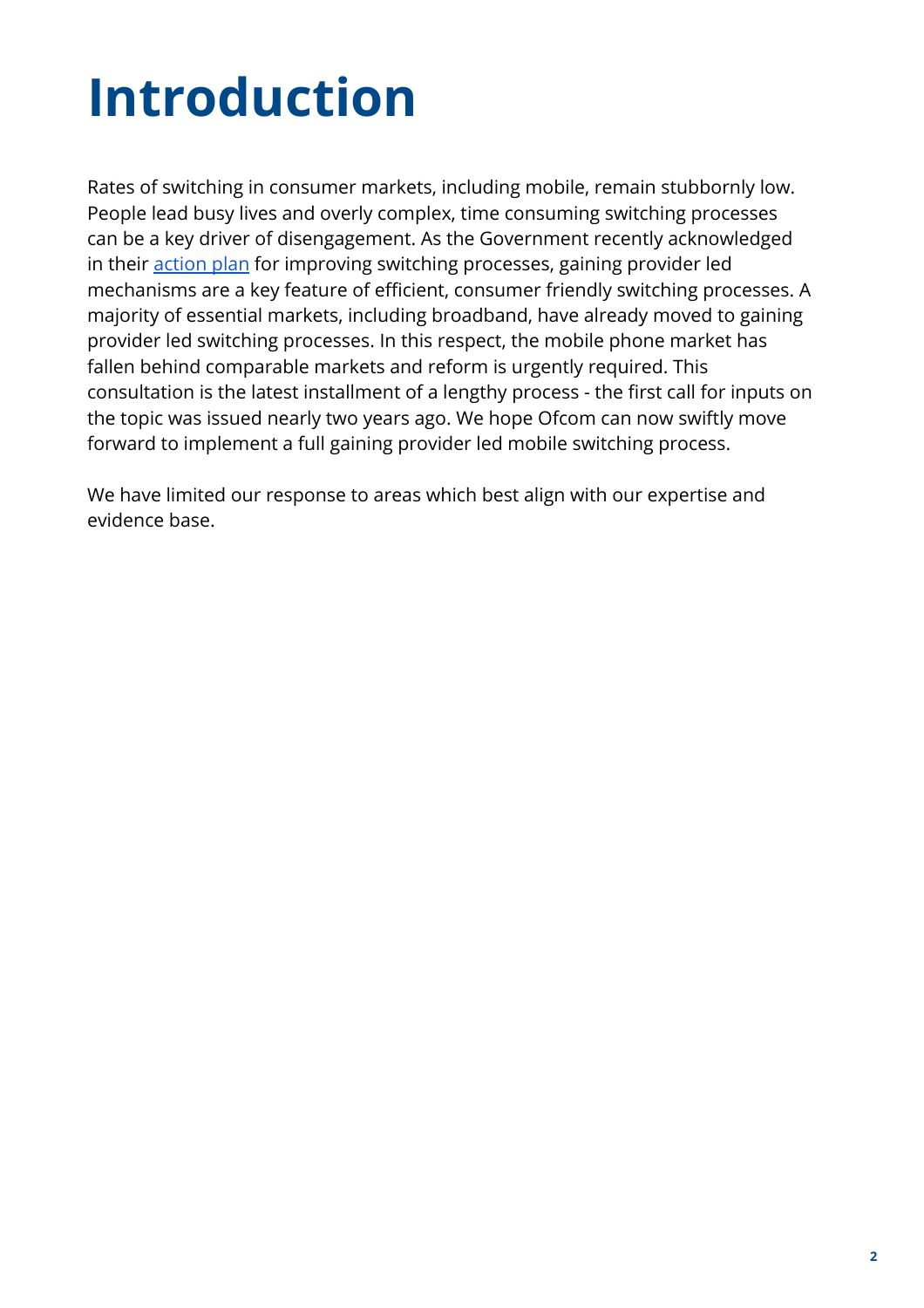## **1. Switching processes and consumer harm**

*This section sets out our response to questions 1-3 in the consultation document.*

The mobile market currently operates a 'losing provider led' (LPL) system. This means that the consumer must contact their original provider to cancel their contract before they move to a new provider. If they want to keep their phone number, they must also request a 'Porting Authorisation Code' (PAC) from their losing-provider, and give this to the gaining provider in order to transfer the phone number. This system - which is one of the last losing provider led switching processes in essential regulated markets - causes unnecessary hassle for consumers who decide to change their provider and acts to discourage mobile switching more generally.

Citizens Advice sees many examples of consumers struggling to navigate the switching process amongst the 26,000 mobile phone enquiries made to the Citizens Advice Consumer Helpline each year. Many of these calls fall under the three categories of harm identified in the consultation document:

First, switching can involve a considerable amount of time and hassle for the consumer, particularly when contacting their existing provider to request a PAC and/or cancel the contract. At best this process is unnecessarily bureaucratic, at worst it can lead to consumers becoming confused and failing to switch successfully. In particular consumers do not always know how to request a PAC and/or know what to do with one once they've got it. For example:

Tom contacted the Citizens Advice Consumer Helpline on behalf of an 85 year old friend who wanted to change provider in order to move to a cheaper contract. His friend had been told by his new provider that he had to get a PAC from his new network and found this very confusing. While trying to get his PAC he was charged £45 but did not know why.

As well as causing frustration, the complexity of the current switching process can lead to consumers unknowingly failing to fully close down their account with the network they are trying to leave. For example, some of our clients assume that requesting a PAC means that their account will be closed automatically, whether they pass it on to their new supplier or not. Others think that they can leave simply by cancelling their direct debit. In both scenarios consumers only discovered that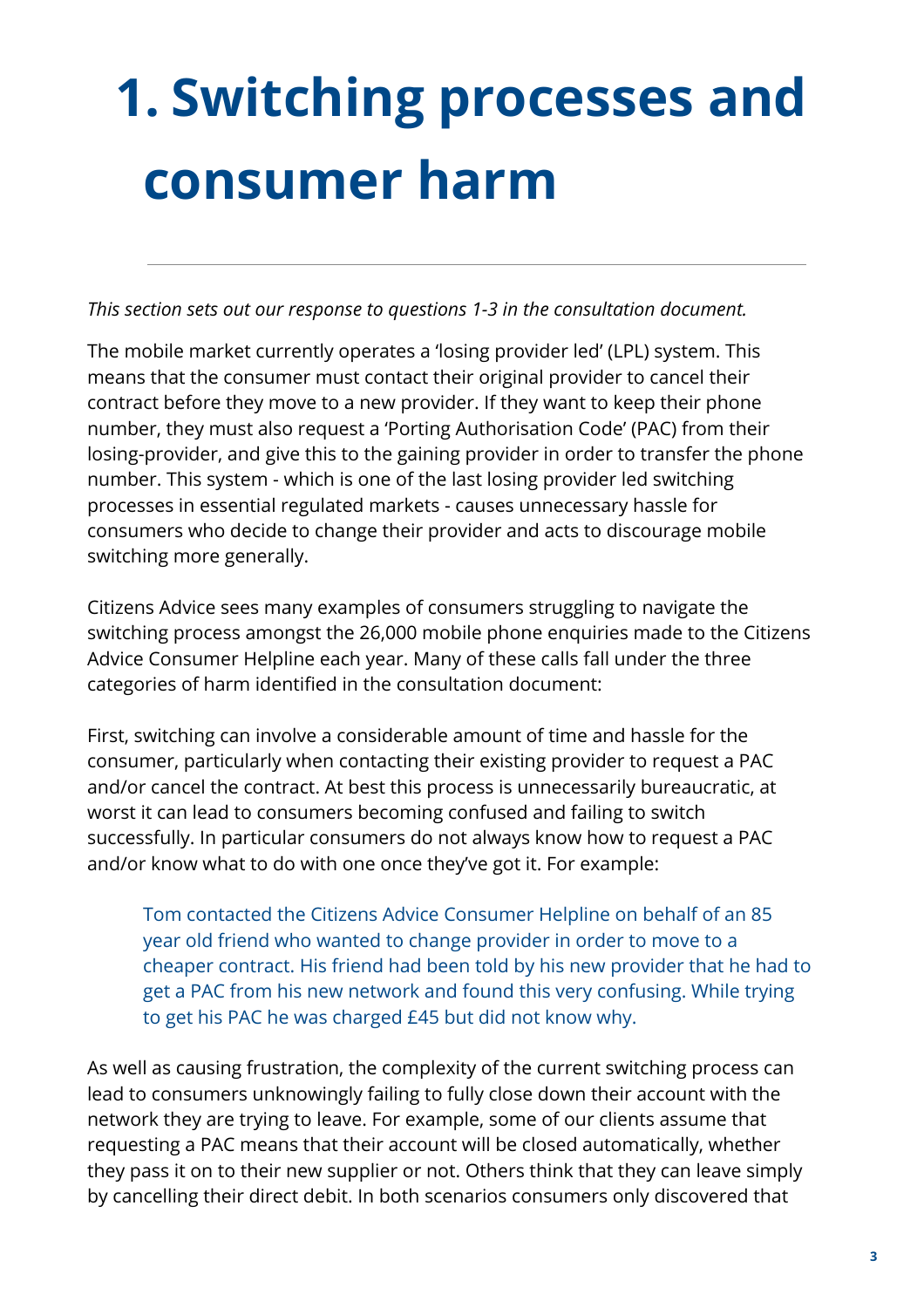their account had not been closed when they were later pursued for unpaid bills by the network.

Second, consumers are currently at risk of temporary loss of service during the switching process. The current system involves no direct communication between the consumer's old and new provider - except on occasion to port the number which means that consumers are only guaranteed a continuous service if they themselves can ensure that the old contract ends on the exact day the new one starts. This can be difficult for consumers to co-ordinate even if the whole process runs to schedule. In cases when the start of the new service is delayed by technical difficulties consumers can be left with no service for as long as it takes for the problem to be solved. For example:

Joe bought a new contract and gave the new provider his PAC, and they told him that the transfer would take place within 24-48 hours. A week later, his number had still not been transferred, despite his having made several calls to the new provider. Joe found this experience very stressful - his family and friends had been unable to reach him and he had spent a significant amount of money on a Pay as You Go sim calling the networks to resolve the issue.

Finally, the current system can lead to consumers paying for two services simultaneously during and immediately after the switch. Ofcom's research shows around ⅓of consumers who have switched contracts recall being charged by both providers during the switching process. Some chose to double pay in order to ensure continuous service, while others had bought a new contract before they became aware of the length of the notice period required by the old provider. We also see cases where an overlap has been caused by mistakes made by the network or the consumer. For instance:

Jolene's sim-only contract was coming to an end. She notified her old network that she would like a PAC so that she could transfer her number to another provider. The losing provider have now told her that the PAC has expired and that she will have to pay for another month's worth of service as she didn't use the PAC in time.

As these cases illustrate the current system of mobile switching is unnecessarily complex, can leave people without service while they switch, and make them feel they have to pay for overlapping services to avoid problems whilst changing providers. These problems are not uncommon, or unique to our clients. As the consultation document states, Ofcom's 2015 research found that nearly 1 in 5 consumers (18%) who have switched their mobile provider in the past 18 months rated the experience as 'difficult'. When prompted, nearly 2 in 5 (38%) said they had experienced difficulties. Furthermore, concern that something could go wrong during the switching process can act to dissuade consumers from attempting to switch in the first place - Ofcom's research found that 15% of inactive customers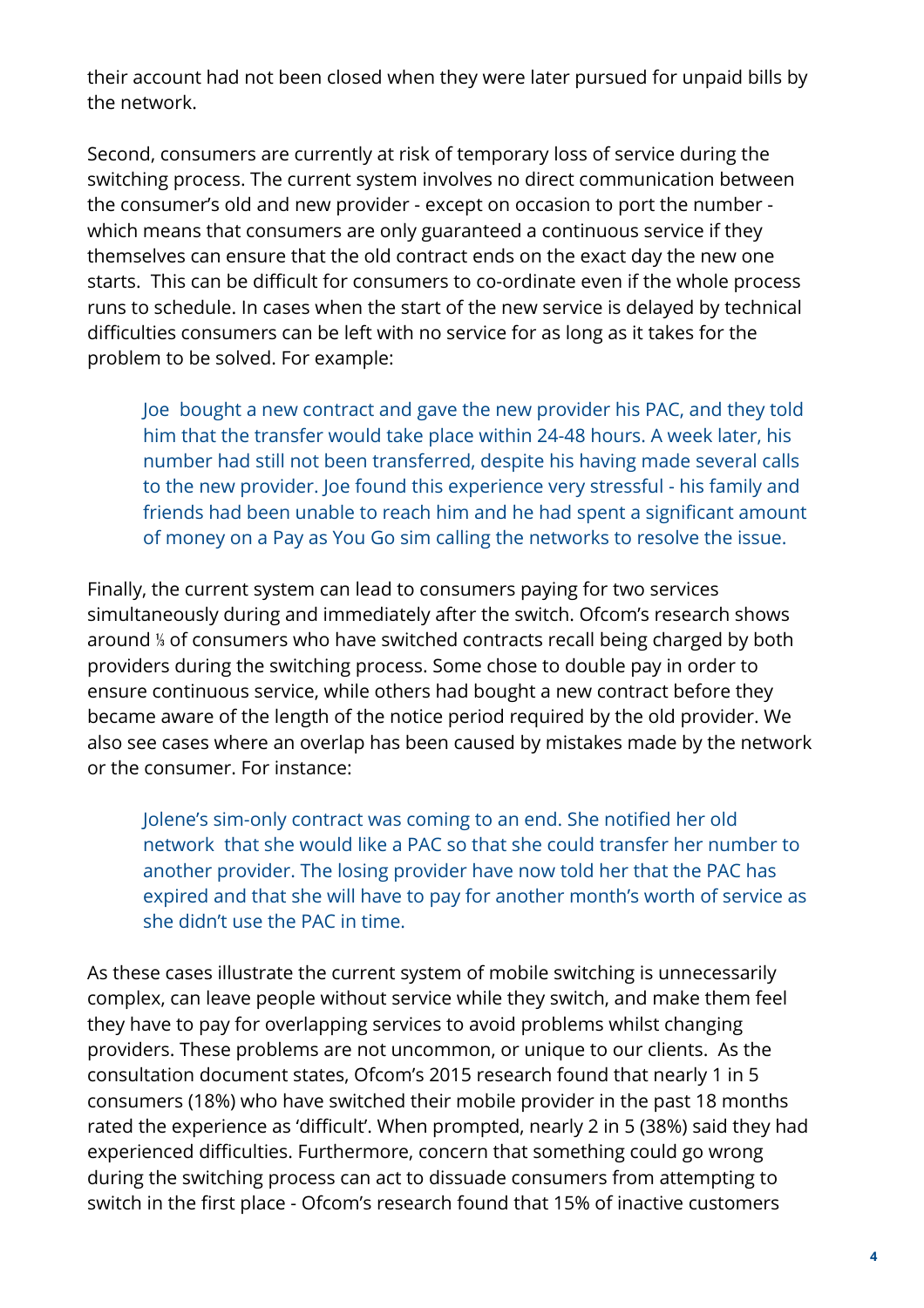said that concerns about the process deterred them from considering switching providers.<sup>1</sup> Reform to the system is overdue and urgently needed.

1

http://stakeholders.ofcom.org.uk/market-data-research/other/telecoms-research/mobile\_switching/quantitativ e/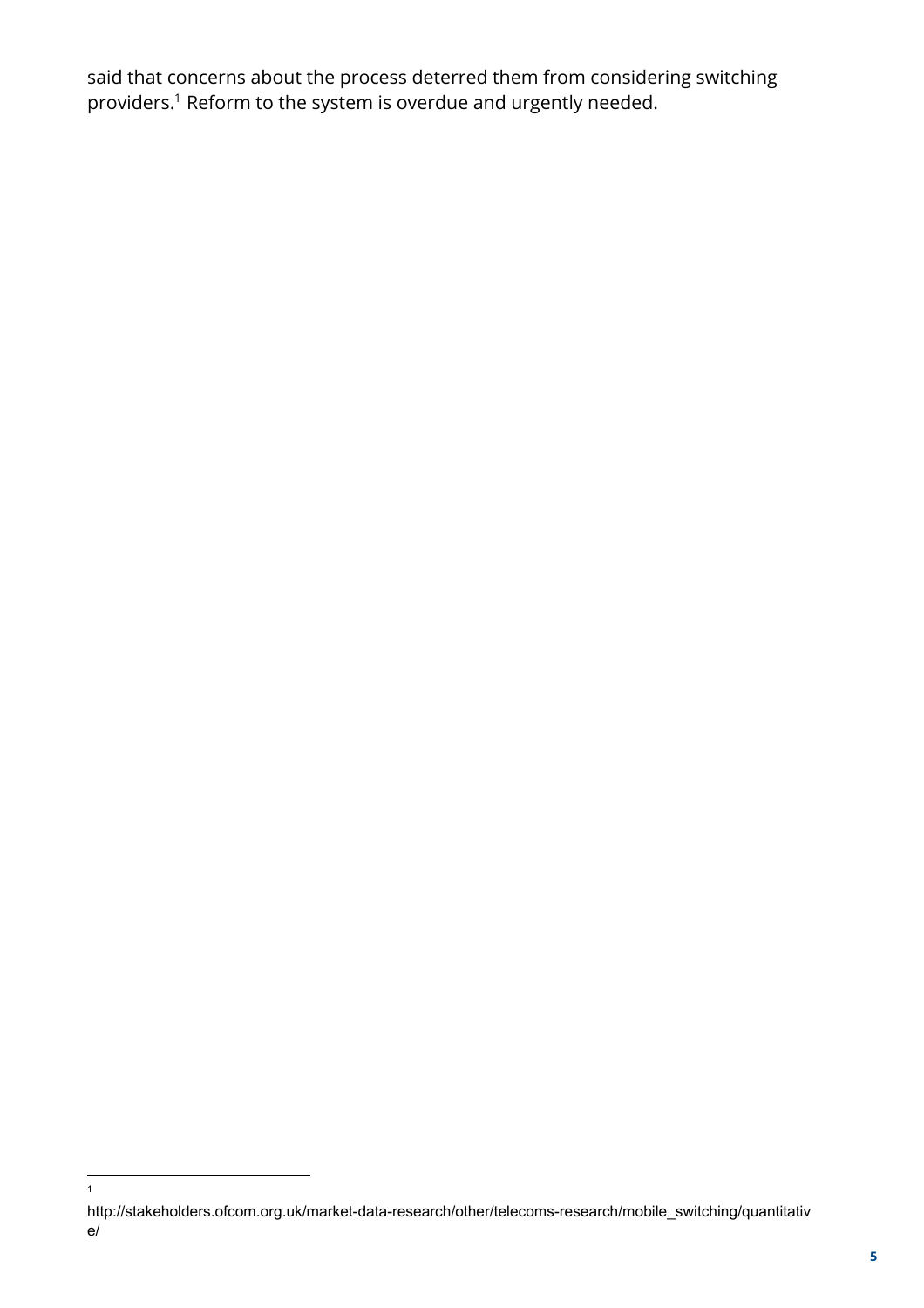### **2. Options for reform**

*This section sets out our response to questions 4-11 in the consultation document*

#### **The case for gaining provider led switching**

In May this year the Government recognised gaining provider led switching as an essential feature of any good switching process by including it at as one of its 6 switching principles. We strongly agree with this assessment and support the introduction of full gaining provider led switching - a step already taken in the vast majority of essential markets.

In a gaining provider led system the consumer's new supplier takes responsibility for ensuring that the old account is closed and a new account is opened. This has several advantages for consumers:

- Consumers do not need to contact multiple suppliers in order to complete the switch - they only need to engage with the gaining provider. This reduces the amount of time and effort it takes for consumers to be able to switch, and ensures that losing providers can not discourage switching by making their contract exit procedures unduly laborious.
- The switch is managed by the party whose interests are most clearly aligned with the consumer's - the gaining provider, who benefits from giving the consumer a swift, efficient switching process. This reduces the chance of errors occurring during the switching process - including gaps in service and double payments - and makes it clear who consumers should hold accountable if something does go wrong.
- Consumers who want to change supplier can do so without having to give their existing provider the opportunity to try to persuade them to stay. GPL systems should operate with a 'no wrong door' policy, which allow consumers to contact their current provider to renegotiate their contract if they wish to do so. But if a definite decision to switch has already been made, GPL reduces the potential for delays and sales pressures from the losing provider.

#### **The automated PAC proposal does not go far enough**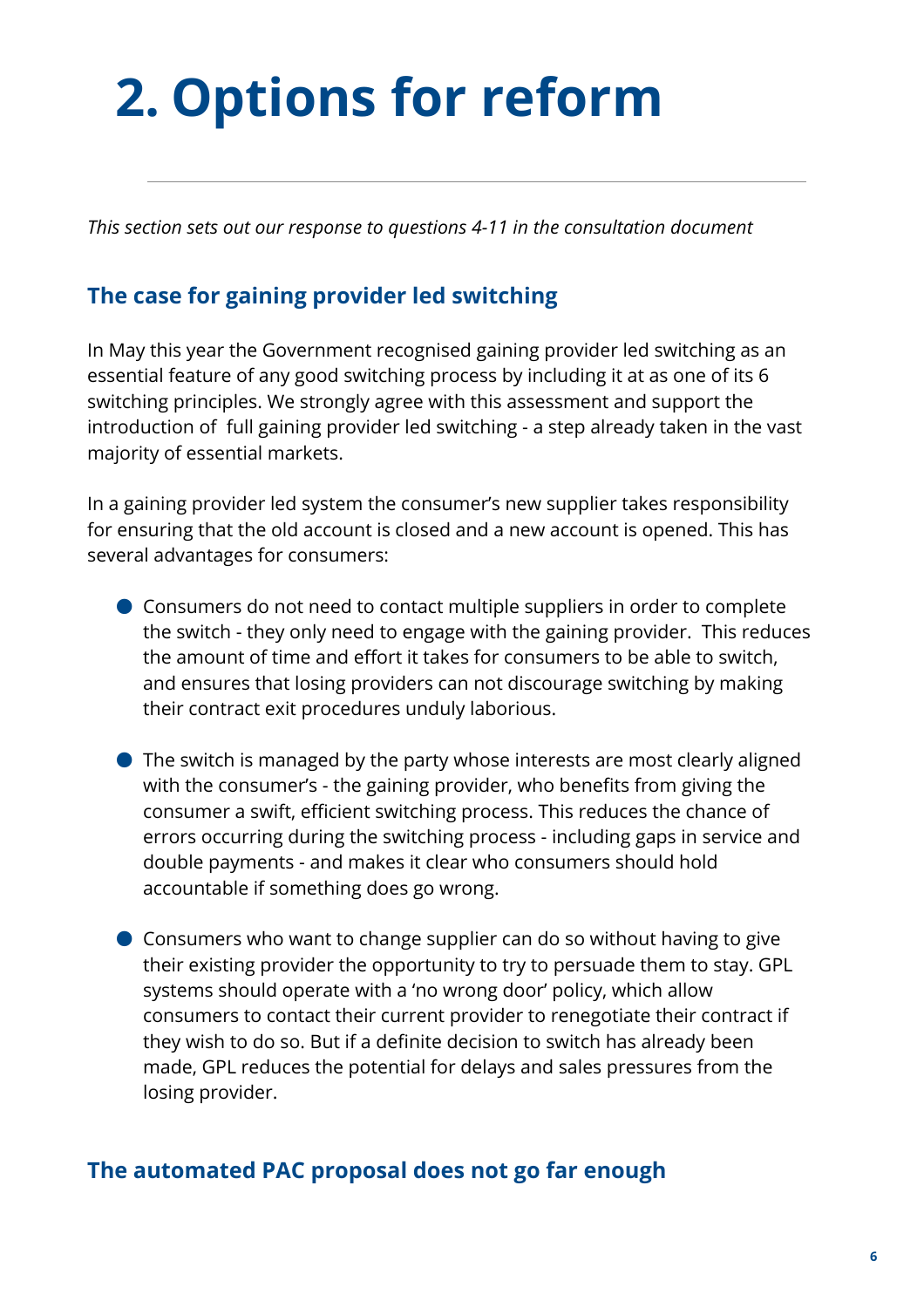The automated PAC proposal set out in the consultation would to some extent address the consumer harm caused by the current switching process and would therefore be an improvement on the current losing provider led process. By broadening the methods of requesting the PAC (text, call, and web form), the automated PAC proposal would make it easier for consumers to use the medium which best suits them. Automated PAC would also mean that consumers do not have to have a phone conversation with the losing provider, and so can avoid unnecessary retention activities if desired. The specified information providers would be expected to supply when a consumer requests the PAC, such as any details of any outstanding charges and the remaining notice period on their old contract, would also be useful for consumers when making a decision on whether to switch.

However, the automated PAC proposal is not a suitable substitute for full gaining provider led switching. Full gaining provider led switching would address consumer harm far more fully in the following key areas:

- Full gaining provider led switching would mean that the gaining provider takes responsibility for all aspects of the switch. The gaining provider's incentives are more closely aligned with that of the consumer - it is clearly in the interests of the gaining provider to ensure that the switch proceeds quickly and without error. There are also clear lines of accountability should anything going wrong under the gaining provider led system. The gaining provider is also in a better position to make the necessary calculations to arrange a seamless switch, reducing the chance of miscommunication and misalignment of porting times. The automated PAC system does not create a clear line of accountability in the same way, leaving consumers at greater risk of double paying or loss of service.
- Ofcom's research showed that 57% of those considering switching indicated that the time consuming nature of the process was a factor in their decision not to switch. $2$  Therefore, a process which involves as few steps as possible is clearly preferable. Gaining provider led switching removes a stage of the switching process entirely. Consumers would no longer be required to contact their losing provider for the PAC or pass it on to the gaining provider. Although the automated PAC proposal would make it easier for consumers to get their PAC, they are still required to request and pass on this code themselves.
- The automated PAC process will only help consumers who wish to keep their phone number - not all consumers wish to do this. The consultation does not explain how automated PAC would work in a 'cease and re-provide' context (consumers who want to switch but don't want to port their number). This would mean that customers in these circumstances would have to continue

2

http://stakeholders.ofcom.org.uk/binaries/research/telecoms-research/mobile-switching/mobile\_switching\_qu antitative\_research\_feb16.pdf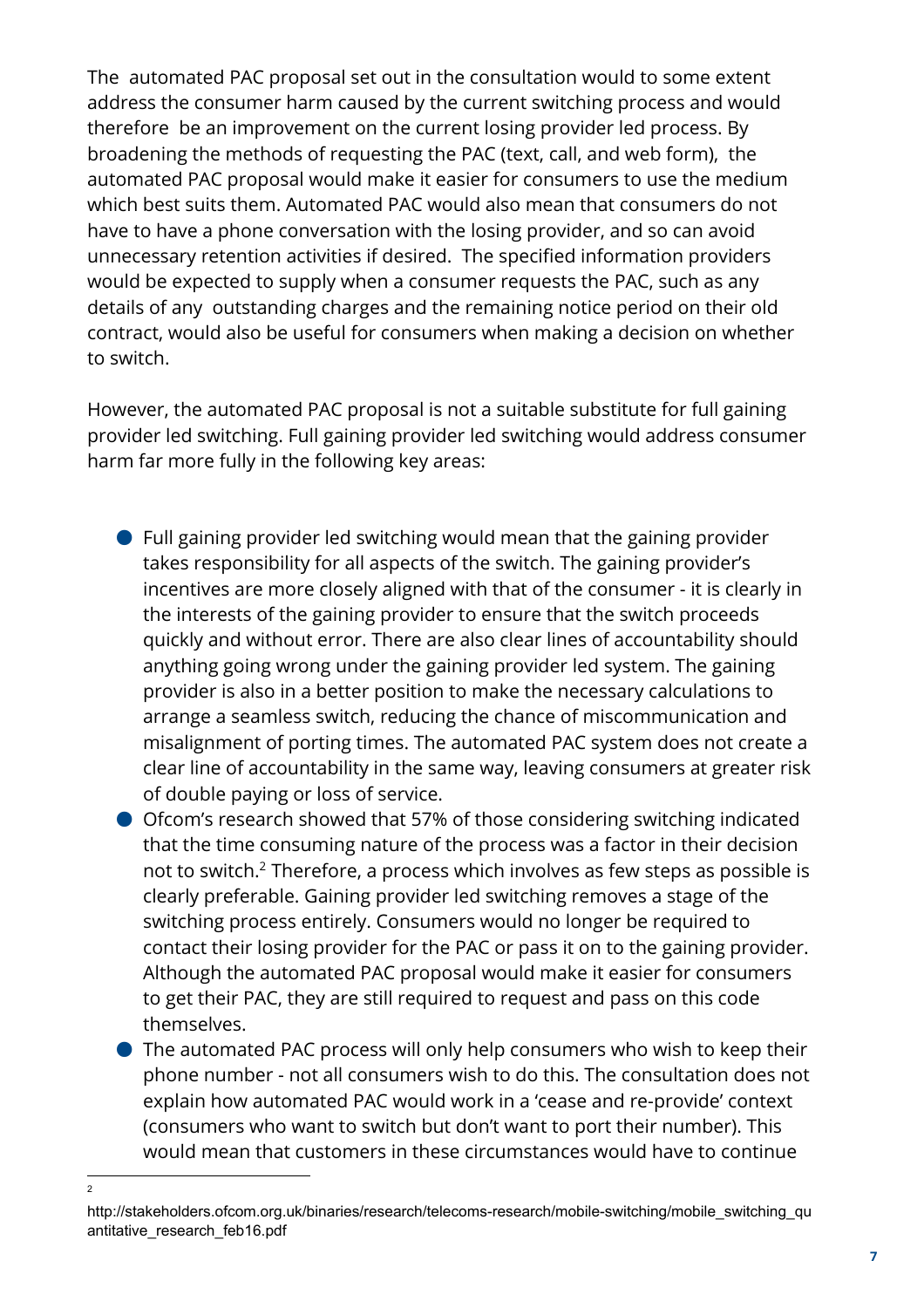to use a losing provider led process. In the GPL system, the gaining provider is responsible for the switch in either scenario. Automated PAC would also not be suitable where there are multiple phone numbers on an account, for example when multiple members of a household take out mobile phone contracts linked to the same account.

#### **Suggested improvements to the gaining provider led proposal.**

The proposed gaining provider led system represents a substantial improvement on both the current situation and the proposed automated PAC system. If implemented, full gaining provider led switching would help to prevent many of the difficulties consumers experience when switching their mobile phone provider reducing a major barrier to switching. There are, however, a few aspects of the proposal which need to be either strengthened or clarified:

- The consultation document makes no reference to the role of third party retailers, and therefore it is not made clear whether they will have to follow the same procedure as the mobile networks. Consumers should be able to expect a seamless GPL switch no matter where they shop, and should not have to go through extra stages if they chose an independent retailer. Therefore any central porting system created by the mobile networks should allow third party retailers to initiate a GPL switch, and mobile networks must be expected to conduct due diligence to ensure that any retailer who sells their contracts abides by the new process.
- Consumers must also have the same rights to cancel the switch wherever they buy their new contract from. In particular the provision to allow consumers to cancel switches within 24 hours should state that consumers will be able to return any handset bought as part of the cancelled contract. Consumers who buy their handsets online or over the phone automatically have this right under the Consumer Contract Regulations. However, on premises retailers do not by law have to accept the return of non-faulty goods. As the current proposals only explicitly refer to mobile service contracts it is possible that some retailers may seek to penalise consumers who cancel a new contract by attempting to charge them for the handset.
- Figure 6 states that gaining providers will be expected to 'offer to defer the start of the new service, and number port if required, by up to 30 days, such that any double payments and ETCs were reduced.' This expectation should be strengthened to place an explicit requirement on providers to make the switching process as seamless as possible. Action to prevent overlaps should be routine rather than merely 'offered', and double payments should, in the overwhelming majority of cases, be avoided entirely, rather than just 'reduced'. Therefore, for consumers who are out of their minimum contract period, the default switching date should be the first day on which they can